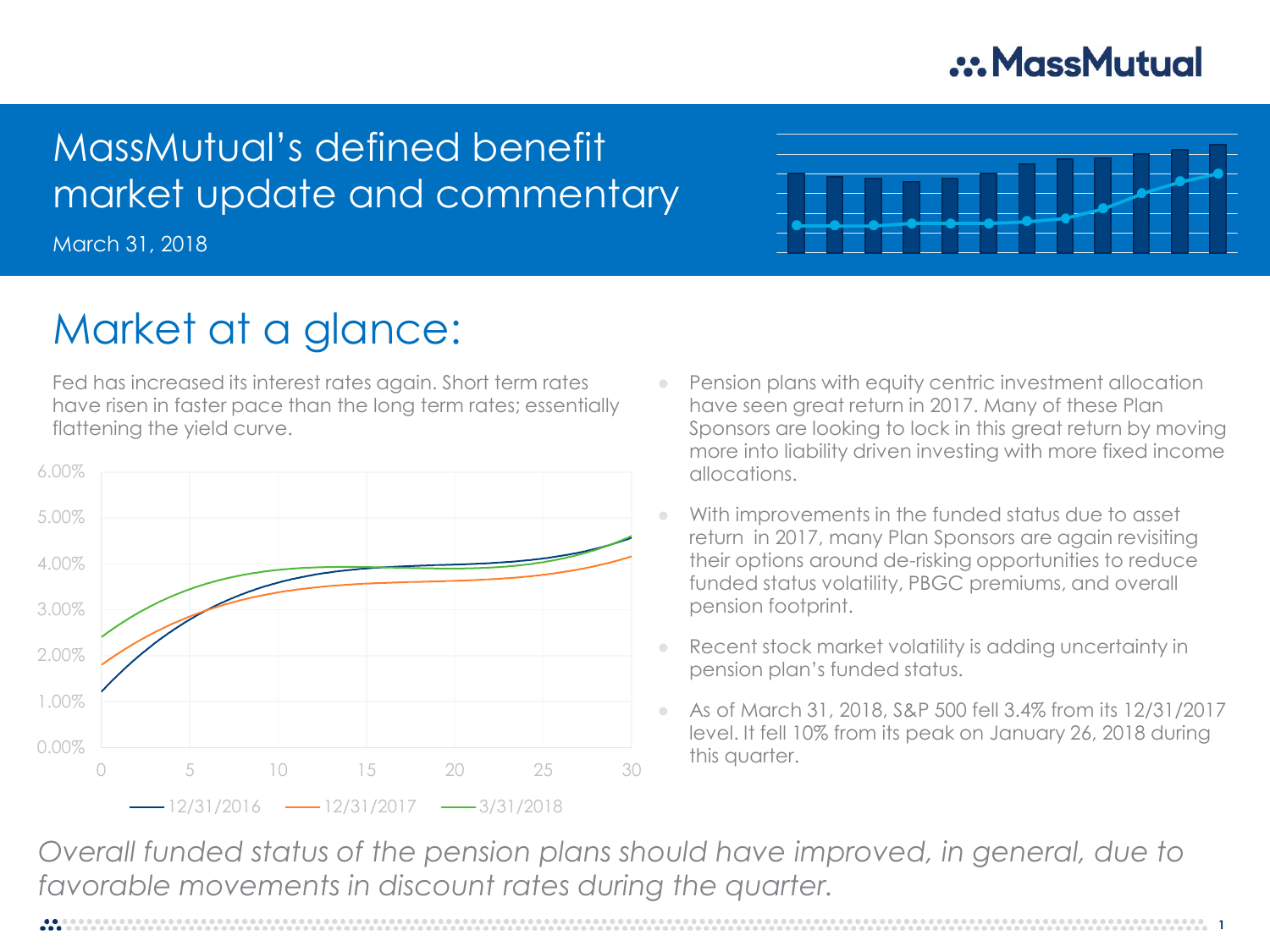# Projected discount rates – US GAAP purposes

## Accounting Liability Discount Rates

Pension liabilities as defined for US accounting purposes are typically measured using discount rates. These discount rates are based on yields on high quality corporate bonds as of the measurement date.

MassMutual has developed its own custom yield curve using high quality corporate bonds. Many plan sponsors are still using readily available CitiGroup discount rate. We have quantified the movement in discount rates using both MassMutual Yield Curve as well as CitiGroup Curve for three

#### Yield curve trends



sample plans by matching their cash flows with the yields from those curves. The table below provides the tracking of rate movements for month-to-month basis as well as year-todate comparison.

The pension economics dictates that the lower the discount rate, the higher the liability. You can have a general idea of the movement in the interest rates from the table below:

#### Market commentary:

- Discount rates for pension purposes went up from 12/31/2017
- Short and medium term rates have increased, but long term rates didn't increase that much
- MM yield curve is one option that Plan Sponsors may consider as an alternative yield curve method
- Adoption of Spot Rate method may help managing pension expense

CitiGroup yield curve | | MassMutual yield curve

|               |                 | i, 31, 91, dj, "j", 31, 91, dj, "j", 31, |                            |                          |                  |              |                            |  |
|---------------|-----------------|------------------------------------------|----------------------------|--------------------------|------------------|--------------|----------------------------|--|
| Sample plan   | <b>Duration</b> | Last quarter                             | <b>Previous</b><br>quarter | <b>Prior year</b><br>end | 12 Months<br>ago | Last quarter | <b>Previous</b><br>quarter |  |
| <b>Frozen</b> | 12.9            | 3.84%                                    | 3.45%                      | 3.45%                    | 3.89%            | 4.06%        | 3.81%                      |  |
| <b>Closed</b> | 15.2            | 3.89%                                    | 3.52%                      | 3.52%                    | 3.98%            | 4.11%        | 3.92%                      |  |
| <b>Active</b> | 6.9             | 3.92%                                    | 3.56%                      | 3.56%                    | 3.96%            | 4.14%        | 4.01%                      |  |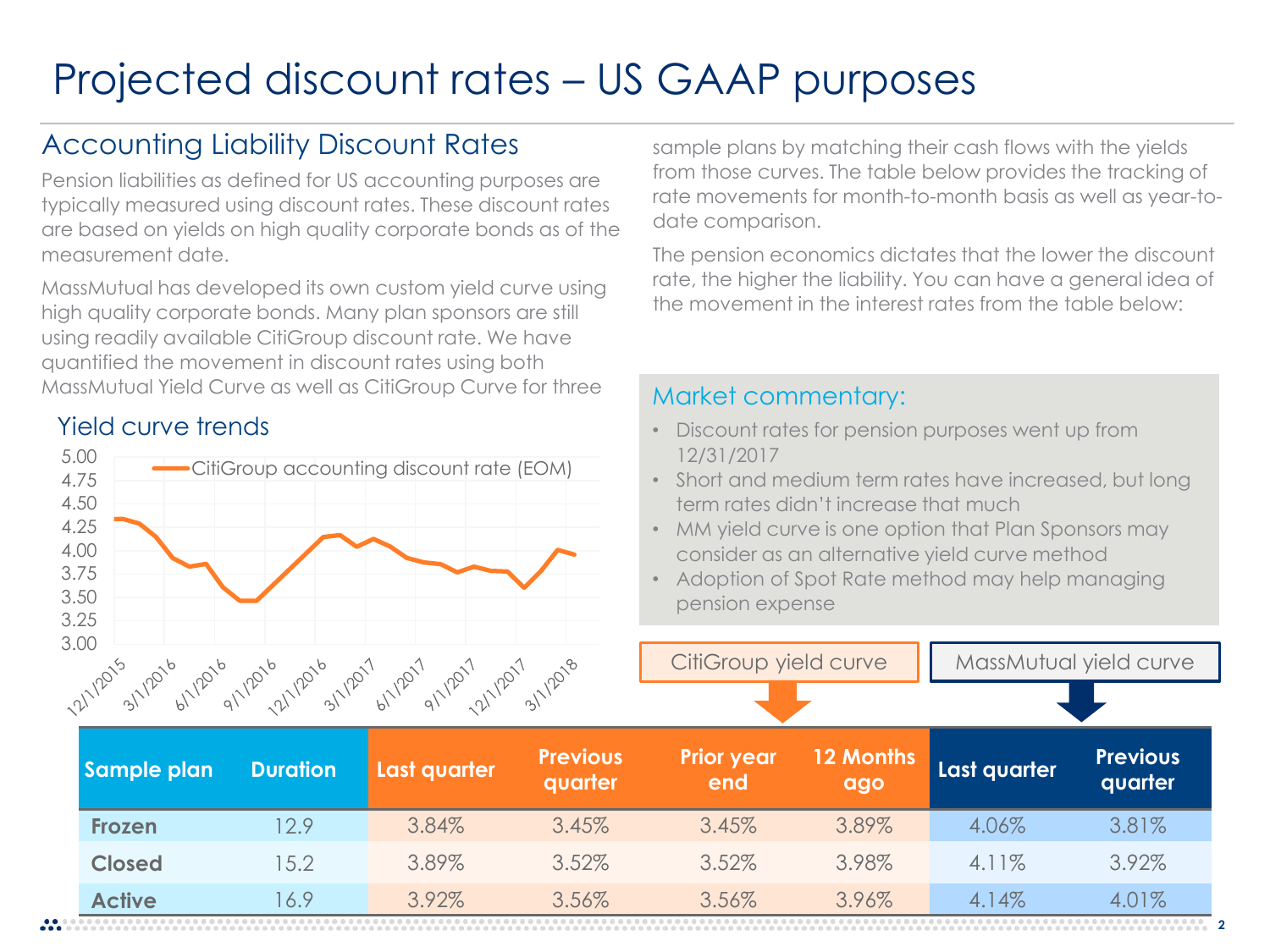# Projected discount rates – ERISA funding purposes

Funding interest rates are historically tracked and projected forward reflecting the PPA funding rates, MAP-21, HATFA and BBA rates from 2012 and projected till 2023 assuming the underlying rate for the current month remains constant into the future for the sample pension plan.



- The funding relief is going to expire in 2022 unless the Congress acts otherwise
- The funding relief artificially reduces the liability to enable IRS giving less tax credit to plan sponsors
- 2023 and onward the funding liability will "balloon" up in absence of any further relief
- Plan sponsors need to plan for integrated funding, contribution and investment strategies

#### **IRS valuation interest rate stabilization**

- In general, pension funding rules require smoothing of interest rates (over 24 months), compared to spot rates used for accounting
- MAP-21, signed into law in 2012, added further smoothing by requiring 24-month average rates to be within corridors around the 25-year average of segment rates
- HATFA, signed into law in 2014, further extends corridors beginning in 2014
- BBA, signed into law in 2015, further extends corridors beginning in 2018
- As a result, there are significant differences between IRS funding and GAAP ASC 715 plan funded status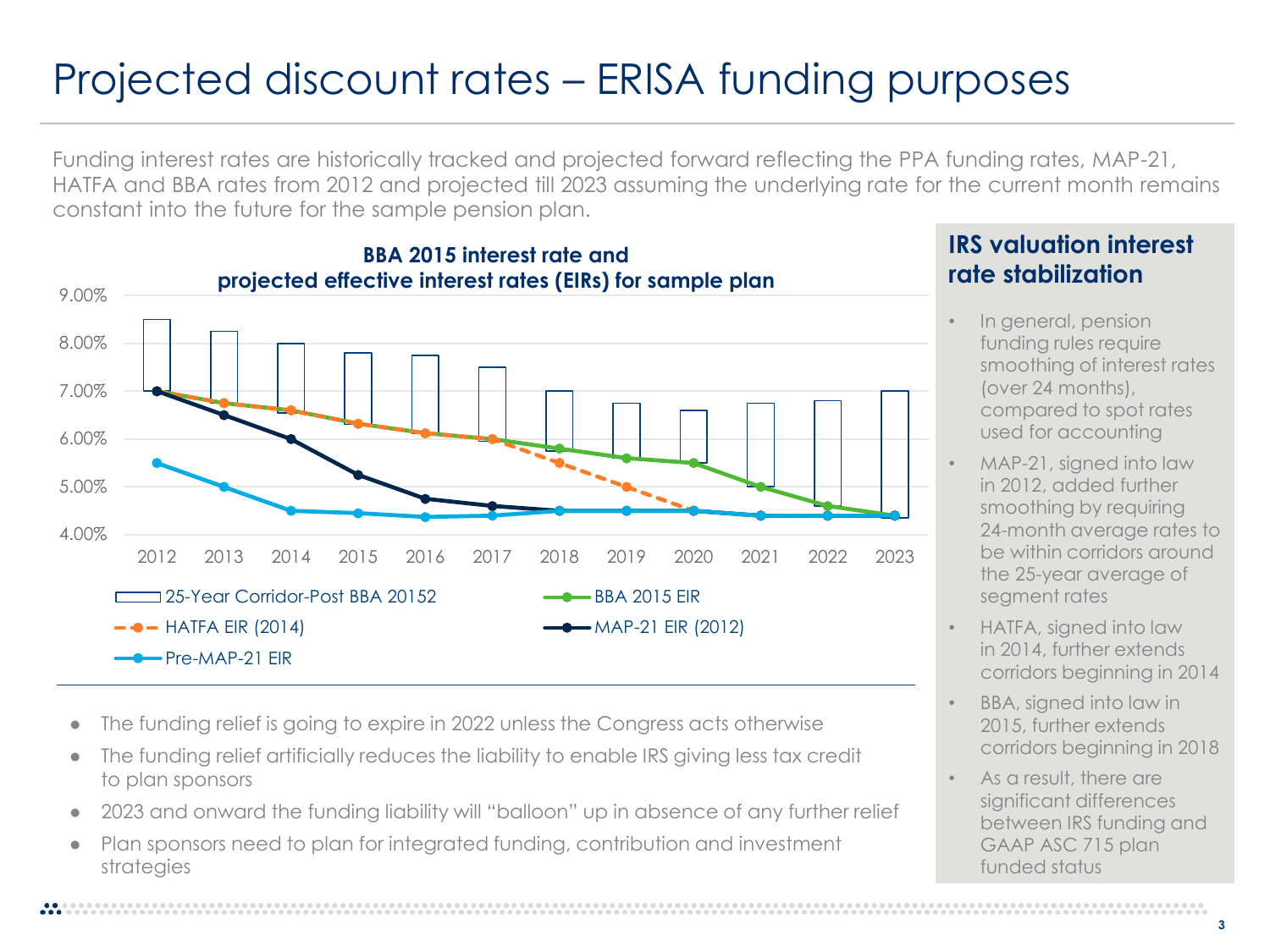# Investment returns – 3/31/18

## Asset market returns

In this report, we are using a few popular asset allocation strategies we commonly see in our defined benefit market space and compare their returns in three asset return columns. This will help you having a general idea about where your asset performance is heading to and give you a rough idea of your funded status in conjunction with the interest rates movement we are showing in the next section.

| Index performance                      |           |                 |           | Pension plan returns                               |           |                 |           |  |
|----------------------------------------|-----------|-----------------|-----------|----------------------------------------------------|-----------|-----------------|-----------|--|
|                                        | Last      | <b>Previous</b> | Year to   | Generalized portfolio                              | Last      | <b>Previous</b> | Year to   |  |
|                                        | Quarter   | quarter         | Date      |                                                    | quarter   | quarter         | date      |  |
| Equity                                 |           |                 |           | 60% Equity / 40% fixed income                      |           |                 |           |  |
| S&P 500 (U.S. Large Cap)               | $-0.76\%$ | $6.64\%$        | -0.76%    | Traditional focus                                  | $-1.01\%$ | $3.57\%$        | $-1.01\%$ |  |
| Russell Mid Cap (U.S. Mid Cap)         | $-0.46%$  | $6.07\%$        | -0.46%    | Liability Driven Investing (LDI) focus             | $-1.69\%$ | 4.34%           | $-1.69\%$ |  |
| Russell 2000 (U.S. Small Cap)          | $-0.08\%$ | 3.34%           | $-0.08\%$ |                                                    |           |                 |           |  |
| MSCI - ACWI, Ex. US (International)    | $-1.18\%$ | 5.00%           | $-1.18\%$ | 50% Equity / 50% fixed income                      |           |                 |           |  |
|                                        |           |                 |           | Traditional                                        | $-1.07\%$ | 3.02%           | $-1.07\%$ |  |
| <b>Fixed income</b>                    |           |                 |           | Liability Driven Investing (LDI) focus             | $-1.92\%$ | 4.00%           | $-1.92\%$ |  |
| <b>BBbBarc US Govt/Credit 1-5 Year</b> | $-0.50\%$ | $-0.30\%$       | $-0.50\%$ |                                                    |           |                 |           |  |
| <b>BBgBarc US Aggregate Bond</b>       | $-1.46\%$ | 0.39%           | -1.46%    | 40% Equity / 60% fixed income                      |           |                 |           |  |
| <b>BBgBarc US Long Credit Index</b>    | $-3.83\%$ | 3.18%           | $-3.83\%$ | Traditional                                        | $-1.10\%$ | 2.46%           | $-1.10\%$ |  |
| <b>BBgBarc US Government Long</b>      | $-3.22\%$ | 2.34%           | -3.22%    | Liability Driven Investing (LDI) focus             | $-2.14\%$ | 3.64%           | $-2.14\%$ |  |
| Source: Morningstar<br>.               |           |                 |           | 0% Equity / 100% fixed income - LDI<br>12 duration | $-3.01%$  | 2.23%           | $-3.01%$  |  |

#### **Movement in funded status during the quarter**

| Sample plan Duration              |      | <b>MassMutual</b><br>discount rate<br>last quarter | <b>MassMutual</b><br>discount rate<br><b>Previous quarter</b> | last quarter | 60:40 Asset return 60:40 Asset return<br>previous quarter | Liability growth | Asset growth<br>quarter to quarter quarter to quarter | Change in<br>funded status<br>(Asset-Liab.) |
|-----------------------------------|------|----------------------------------------------------|---------------------------------------------------------------|--------------|-----------------------------------------------------------|------------------|-------------------------------------------------------|---------------------------------------------|
| Frozen plan<br>100% funded        | 13.6 | 4.06%                                              | 3.81%                                                         | $-1.01\%$    | $3.57\%$                                                  | $-3.40\%$        | $-1.01\%$                                             | 2.39%                                       |
| <b>Closed plan</b><br>100% funded | 16.0 | $4.11\%$                                           | $3.92\%$                                                      | $-1.01\%$    | $3.57\%$                                                  | $-3.04\%$        | $-1.01\%$                                             | 2.03%                                       |

**4**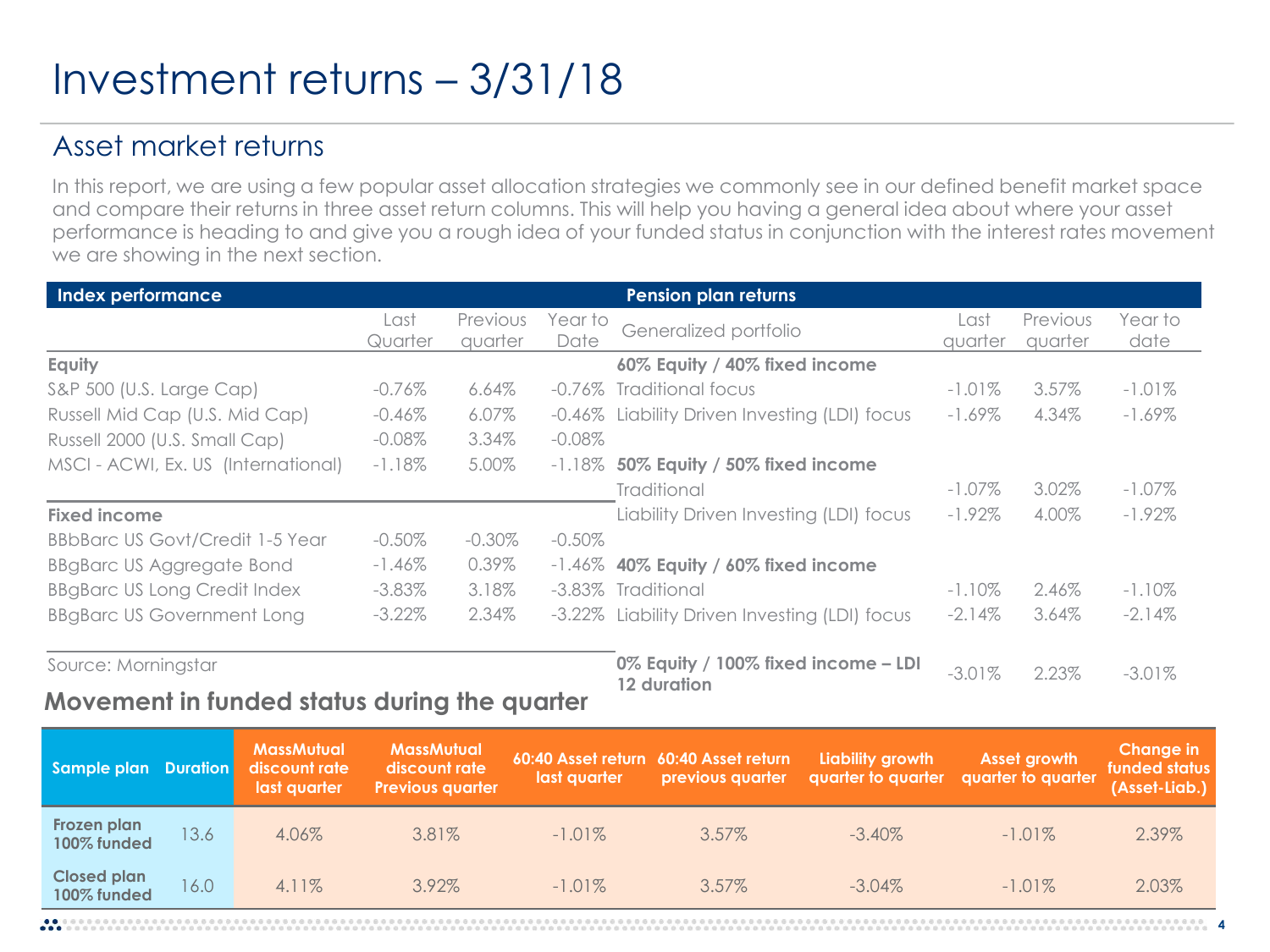## **Definitions**

### Mock portfolios

\*60/40 reflects a diversifed allocation of 60% Equity (28% Large Cap, 7% Mid, 5% Small, 20% Int.) and 40% Fixed (6% Short Term Bond, 34% Aggregate).

\*60/40 LDI reflects a diversifed allocation of 60% Equity (28% Large Cap, 7% Mid, 5% Small, 20% Int.) and 40% Fixed (2% Short Term Bond, 10% Aggregate, 24% Long Duration bond, 4% Extended Duration bond). Target Duration is 12.

\*50/50 reflects a diversifed allocation of 50% Equity (24% Large Cap, 5% Mid, 4% Small, 17% Int.) and 50% Fixed (7.5% Short Term Bond, 42.50% Aggregate).

\*50/50 LDI reflects a diversifed allocation of 50% Equity (24% Large Cap, 5% Mid, 4% Small, 17% Int.) and 50% Fixed (2.5% Short Term Bond, 12.5% Aggregate, 30% Long Duration bond, 5% Extended Duration bond). Target Duration is 12.

\*40/60 reflects a diversified allocation of 40% Equity (19% Large Cap, 4% Mid, 3% Small, 14% Int.) and 60% Fixed (11% Short Term Bond, 49% Aggregate).

\*40/60 LDI reflects a diversified allocation of 40% Equity (19% Large Cap, 4% Mid, 3% Small, 14% Int.) and 60% Fixed (3% Short Term Bond, 15% Aggregate, 36% Long Duration bond, 6% Extended Duration bond). Target Duration is 12.

\*100% Fixed Income LDI is a portfolio spread across various duration segments with a target of 12 duration (5% Short Term Bond, 25% Aggregate, 60% Long Duration bond, 10% Extended Duration bond).

\* The MassMutual yield curve help plan sponsors determine an appropriate discount rate to measure liabilities for their pension and other post-retirement benefit obligations. MassMutual's curve, which meets the pension and post-retirement benefit obligation requirements set by the Financial Accounting Standards Board (FASB) and the Securities and Exchange Commission (SEC), offers plan sponsors and their auditors an alternative solution with greater transparency than similarly available benchmarks in the market.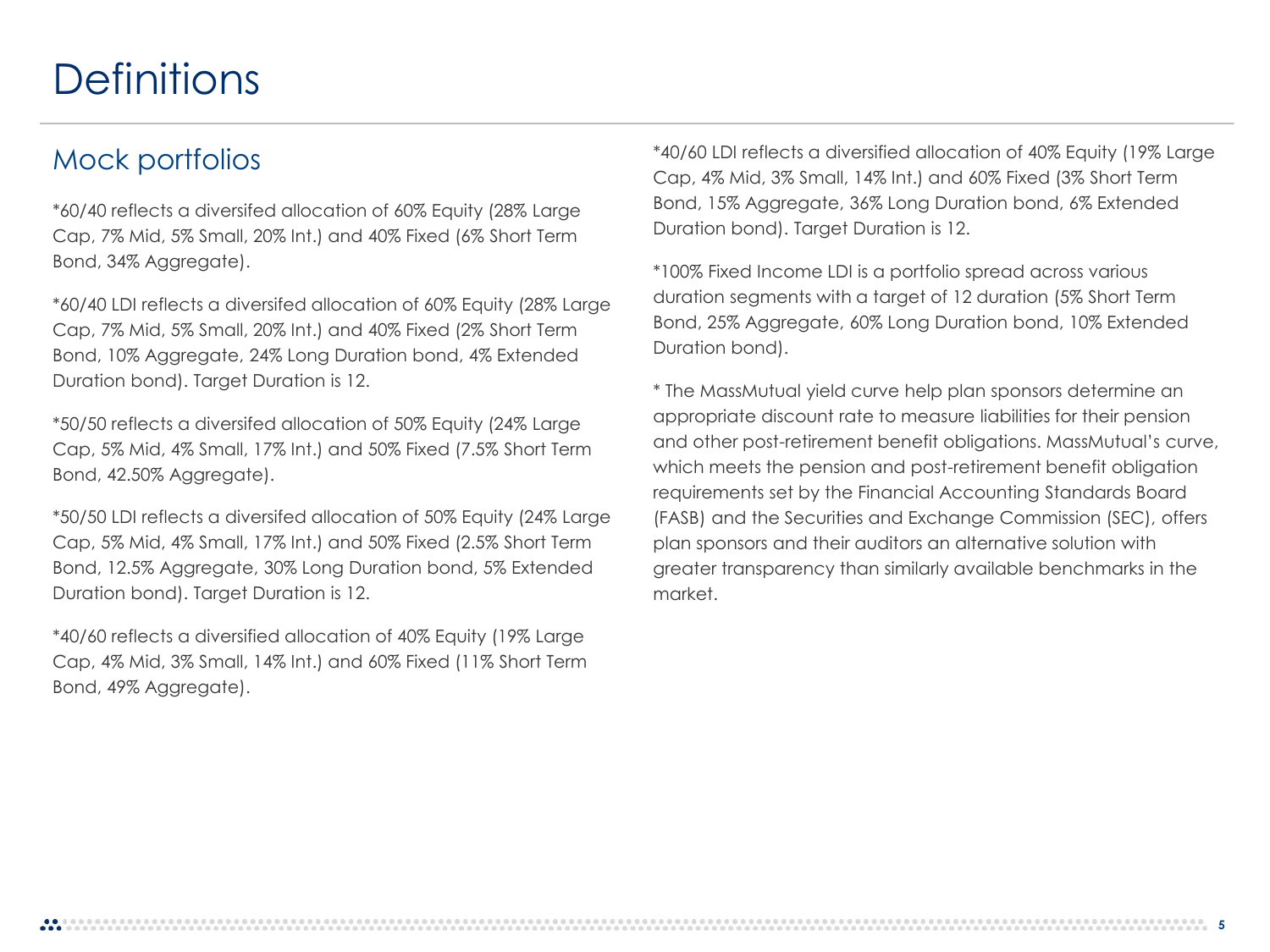# About this report

As a defined benefit plan sponsor, movements in the interest rate, regulatory changes in the pension space, and the general asset market performance have a deep impact on the risk and performance of your pension plan. Many plan sponsors, .<br>particularly those having deep interest in the balance sheet and profit/loss numbers (ie. CFO, controllers, and treasurers of the company, etc.), may want to keep track of funded status of the pension plan. In particular, any upcoming contribution requirement, as well as the risk and volatility of the pension plan in general may be of great interest to you.

With a constantly changing market, this tracking report may help you to have an integrated investment and actuarial policy around your plan. Using this quarterly market overview, you may want to:

- Have an idea around most recent market return, recent trends in the market and interest rates, impact on pension funding rates and accounting discount rates.
- Understand the potential impact of the economic environment on your DB plan in relation to the particular status of your pension plan (active, closed, or frozen pension

plan) and the underlying volatility impact on your current asset allocation due to interest rate movement.

- Review your plan's current asset allocation in collaboration with your actuary and investment consultant to reduce volatility in your plan's funded levels.
- Recent movements in the pension accounting discount curve for both MassMutual's own custom yield curve as well as the CitiGroup curve for sample pension plans.
- Interest rate trends in IRS prescribed interest rates for funding purposes under few regulatory changes and its upcoming impact on your pension plan.

Even without a forecast table particularly customized around your plan, you'll find this pension market monitor useful to estimate the impact of economic changes on your plan.

Our actuaries and investment professionals at MassMutual keep an eye on all these aspects in the market related to defined benefit pension plans. This commentary is one of those attempts to spread awareness of our effort in the market.

MassMutual Defined Benefit Market Update and Commentary is designed to support our clients and prospects in the ongoing financial management of their U.S. defined benefit plans. If you have any questions or comments about this report, please contact Sumit Kundu, ASA, EA, CFA at [skundu@massmutual.com](mailto:skundu@massmutual.com) or Kenneth Stapleton [KStapleton09@MassMutual.com](mailto:KStapleton09@MassMutual.com).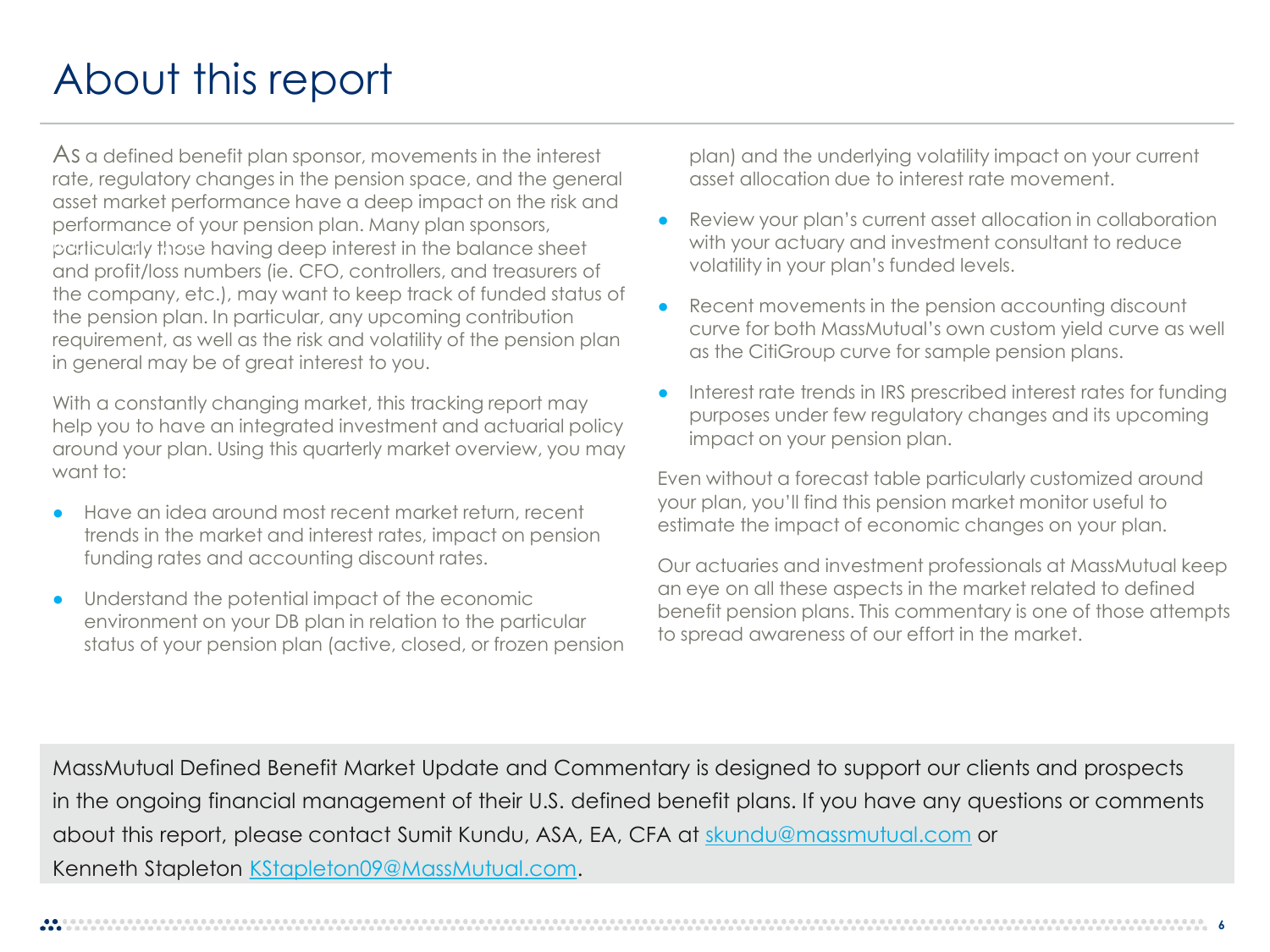Significant Defined Benefit experience and expertise

## MassMutual commitment

- o Core business for 70+ years
- o 2,600 Defined Benefit plans serviced
- 200+ dedicated employees

## Flexible service models

- Bundled: integrated investments, actuarial, administration, communications, record–keeping and administration
- Semi-Bundled: investments, administration and communications working with outside actuary
- Core: Investment management and retiree services

## Other Services

- Pension Risk Transfer/Buy-out: full administrative services and guaranteed payments
- Total Retirement Approach: fully integrated Defined Benefit and Defined Contribution Programs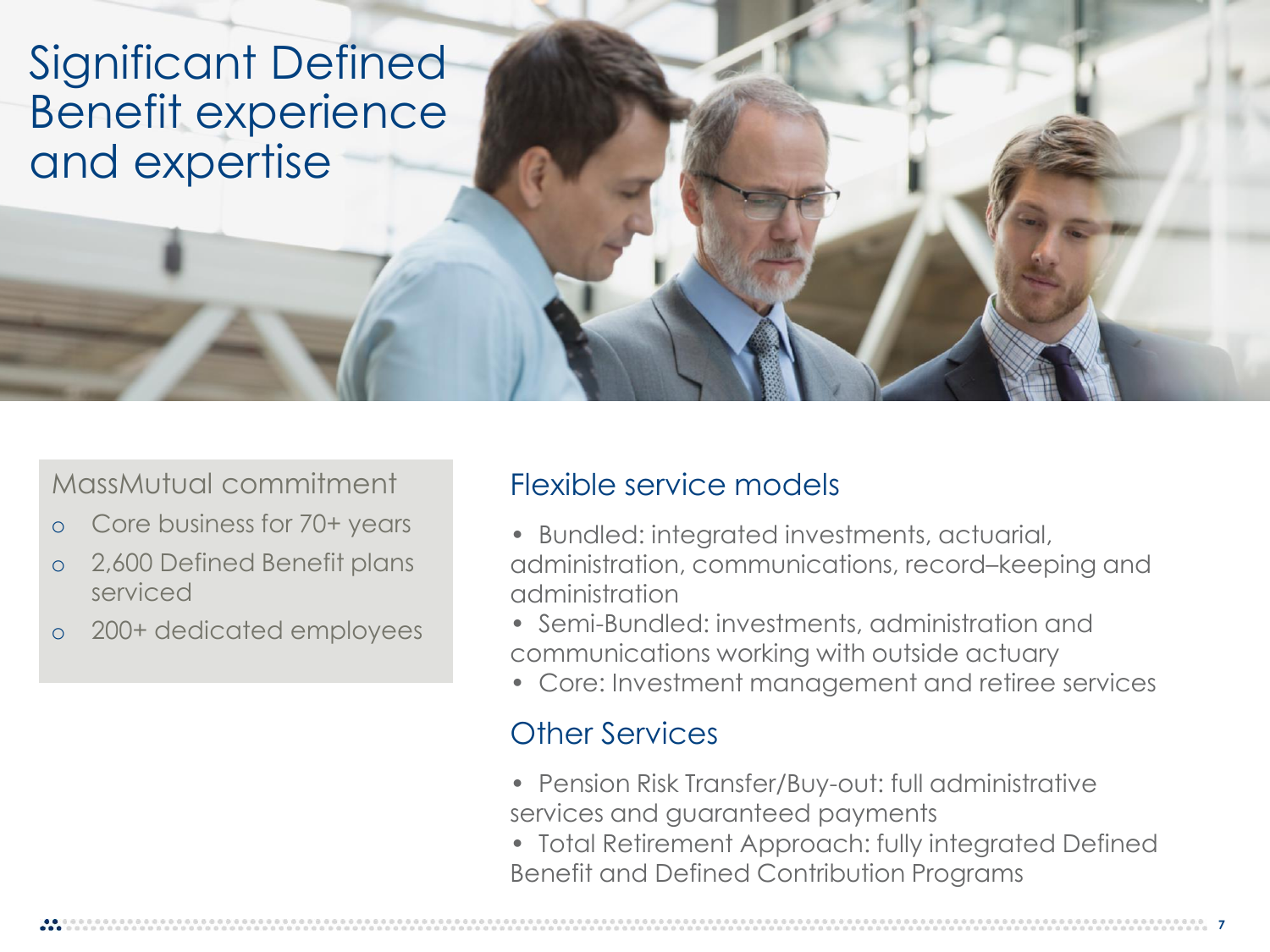# How can MassMutual help you?

## Partner with a proven leader

RADINICS

We have built our reputation serving institutional retirement plans by earning our clients' trust and delivering long-term, customized defined benefit solutions to meet their unique financial needs.

Experience our consultative, client-focused approach to creating innovative, tailored solutions to help drive better outcomes for defined benefit plans.

MassMutual's financial strength ratings<sup>1</sup> are among the highest of any company in the industry.

- Meeting promises for over 160 years
- Leading asset management capabilities
- Diversified but focused business strategy
- Fortune 100 company<sup>2</sup>

| <b>BARINGS</b>    | <b>.:. MassMutual Funds</b> |                                            | <b>WAB</b> OppenheimerFunds®<br>The Right Way to Invest |
|-------------------|-----------------------------|--------------------------------------------|---------------------------------------------------------|
| A.M. BEST         |                             | $A + +$ (Superior, top category of 15)     |                                                         |
| FITCH RATINGS     |                             | A A + (Very Strong, second category of 21) |                                                         |
| MOODY'S INVESTORS | <b>SERVICE</b>              | A a 2 (Excellent; third category of 21)    |                                                         |
| STANDARD & POOR'S |                             | A A + (Very Strong, second category of 21) |                                                         |

<sup>1</sup> Financial strength ratings are as of February 1, 2018. Ratings are for MassMutual (Springfield, MA 01111) and its subsidiaries, C.M. Life Insurance Co. and MML Bay State Life Insurance Co. (Enfield, CT 06082). Ratings are subject to change. <sup>2</sup> Fortune Magazine: June 2017